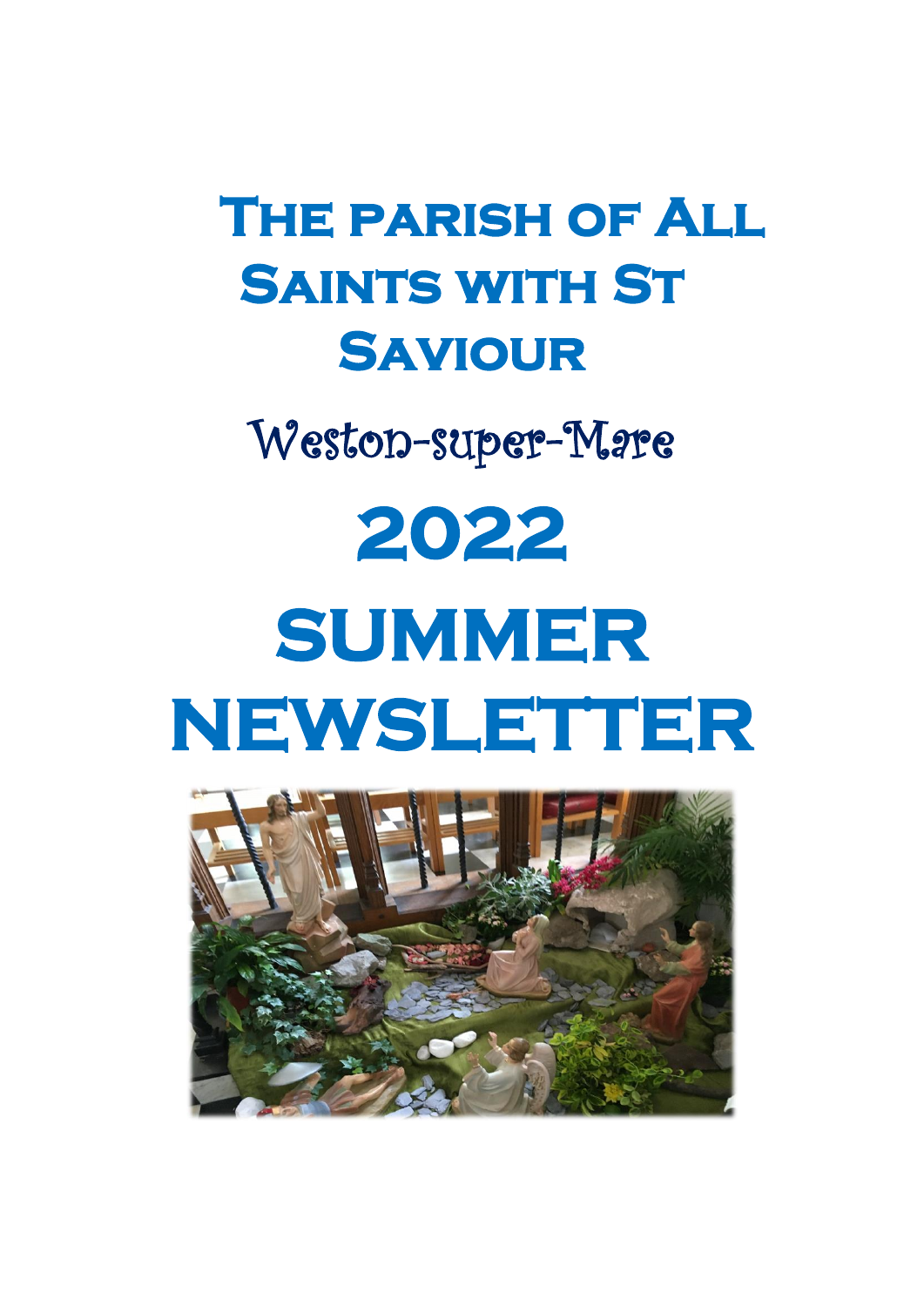#### Alleluia! Christ is risen! He is risen indeed! Alleluia!

These words resounded through the air on Holy Saturday and throughout Eastertide, and the All Saints' Easter garden, so lovingly created by Janice, has since been the subject of much attention and admiration, both by our congregation and by concert audiences.

It's with Easter joy that we greet you, our friends in Christ, with this 2022 summer newsletter, and if we go back in time to Palm Sunday you would have found us beginning our Holy Week journey in the hall, where our palms were held aloft and blessed, and we sang 'All Glory, Laud and Honour' in procession from there to the church, bathed in sunshine.

In fact the sun shone brightly through the stained glass windows of All Saints all week, giving the church warmth and an extra beauty, enhanced by Myra's arrangement of palms on the Sunday, and a preponderance of flowers on Holy Saturday, both in the Lady Chapel and the body of the church, thanks to Myra, Allison and Janice.





Each of our Holy Week services had its own unique quality: the humility of Maundy Thursday, the mourning of Good Friday, and the darkness of the church on the Easter Vigil, symbolising the darkness of Christ's tomb, which, after the sung Exultet, is then dispersed by the light of many candles – Christ, the risen light of the world.

We are so grateful to Father Andrew Allen, Fr Stuart, Fr David and Fr Arthur for their support and assistance over the last few months. Their service to All Saints has been beyond measure.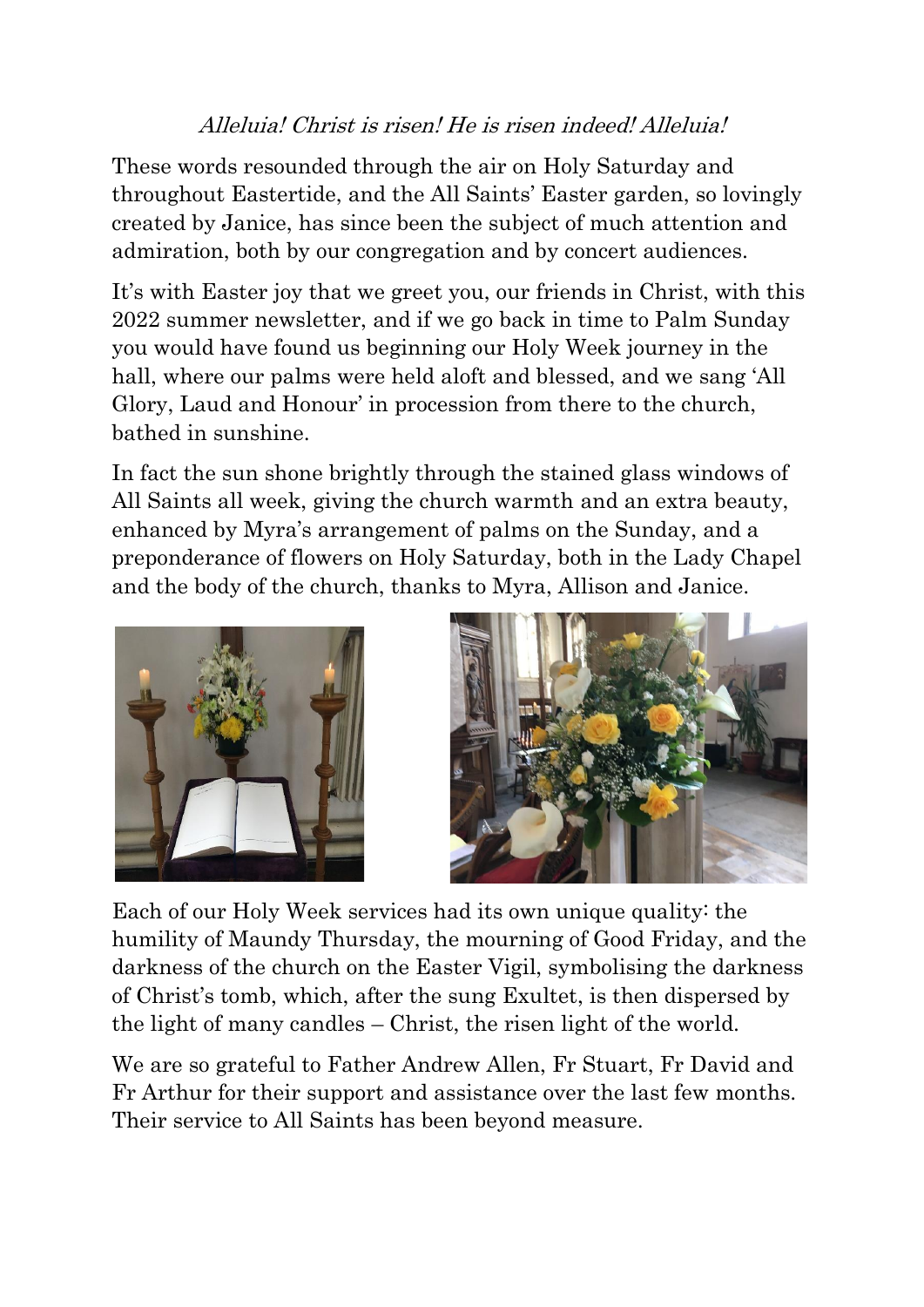Our thanks go as well to Father Christopher, who has without fail provided the accompaniment –often from memory! - to our hymns at Coffee Church, an informal Wednesday prayer time which is still immensely popular with our congregation and with many in the

Locking Road/ Worle area. Hot croissants, coffee and conversation are enjoyed afterwards and it's a real pleasure greeting our new friends as they come to join us each Wednesday.

.



Our ordinand and server Mike Dyne continues on his journey of vocation to the priesthood. His first selection interview on the 1st March was a great success, and on Saturday 7th May he returned to Wells to see Bishop Ruth at Flourish House.

Following that interview Bishop Ruth has agreed to put Mike forward to National Stage 2 selection (6th and 7th July) and to sponsor him for training. This is likely to be at Sarum theological college in Salisbury, starting in August.



This marks a big juncture in Mike's life, and we give thanks for his contribution to the life of All Saints, and his commitment to our flourishing. He is well liked and respected by all, and we hold him in our prayers.

Music continues to flourish at All Saints as well, both in the form of our outreach concerts and as an aid to our liturgy. On 30th April Richard

Lennox drew a large audience to All Saints with a hugely varied programme of organ and piano music, including a medley of over 50 famous classical and show tunes which he'd created during lockdown in such a way that each fragment of melody ran seamlessly into the next one.

With the help of a lively raffle that afternoon we were delighted to be able to contribute £420 to the general fund, and this was increased by takings of £160 at our 'bar' at the Weston Choral concert on 7th May.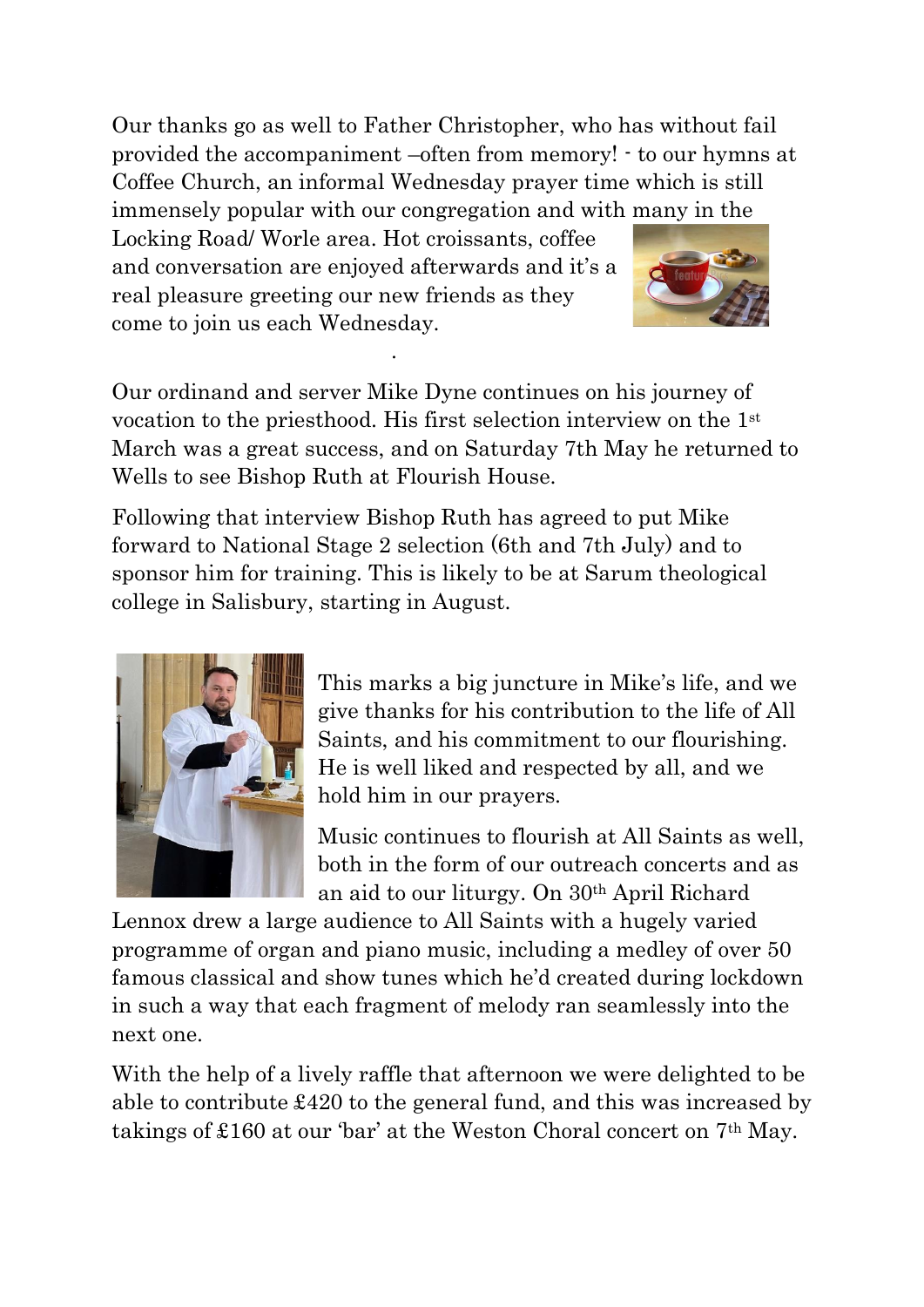The choral society's choice of programme was 'Music through the Years', a springboard for a musical journey through time, from the Renaissance to the 20th century, culminating in the lively choral suite from West Side Story – very difficult to sing but amazing fun!

By the time you read this newsletter we shall have enjoyed the first of our 50/50 afternoon concerts by the young Cynefin Trio (clarinet, cello and piano) from Cardiff, recommended to us by Peter Leech. In August, two of the Cynefin (which is an ancient word calling to mind trails left by



sheep on pasture and mountainside) will travel to rural Uganda to volunteer with Play Action International, a charity which supports vulnerable and refugee children in Sub-Saharan Africa. James and Laurie will be helping to build a playground incorporating musical sounds, and will generously donate all of their share of the concert takings to PAI.

On the very same day that Cynefin will be performing, Saturday  $21<sup>st</sup>$ May, our Walsingham pilgrims will make the journey to Exeter cathedral to celebrate the centenary of the restoration of the Walsingham Shrine and Pilgrimage, so they will be in our thoughts and prayers that day.



Looking forward to 18th June we're very excited to host a classical guitarist, Ross Morris, for another free entry 50/50 concert at 3pm, and on 25th June our friends the Costanzi consort return to present 'Roma Triumphans', an evening of sacred music from the Eternal City, which will, as always, be superb.

July sees the post lockdown return of the Harlequin

Singers, and the following month we'll be singing along with a sea shanty group, the Steepholmers, so keep an eye on our website for all details of concerts, including Andrea Monk's piano pupils' showcase evenings. You can be guaranteed the warmest of All Saints' welcomes at our concerts.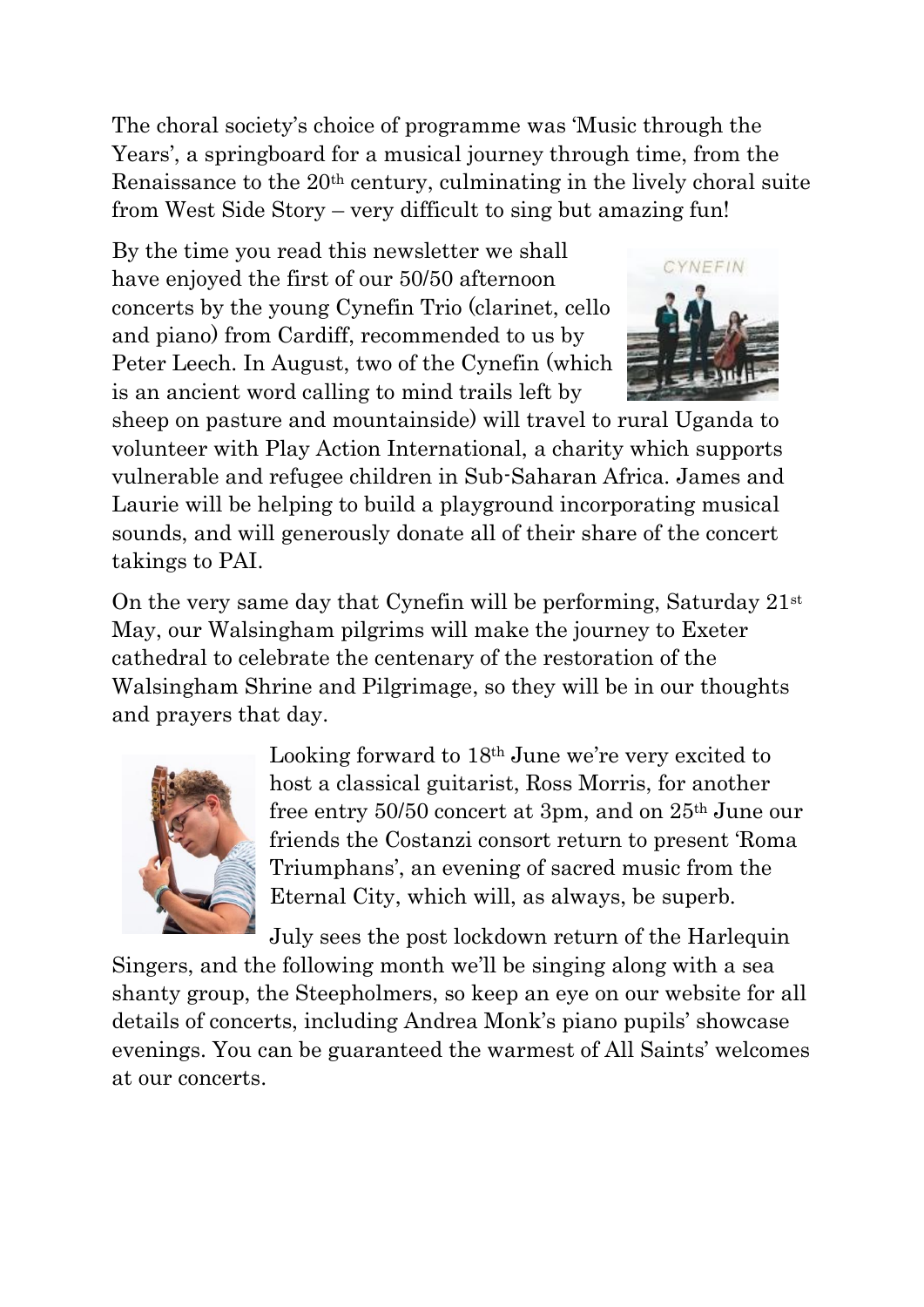Music is also a vibrant and integral part of our liturgy, and our organist Robert Yeomans came through Holy Week with honour, tackling for the first time the complexities of different Mass settings with great patience and calmness, despite-no doubt-a few sleepless nights! We are immensely grateful to Robert, and to our faithful choir who enhance our worship each Sunday, and we also pay tribute to our guild of servers: David, Sue, Mike and Jo, always calm and dependable, they lend great stability to our Sunday Mass.

All our service times can be found at the back of this booklet.



A gentleman, currently worshipping at St Paul's, was reading our outdoor notice boards recently, and, on being invited in, made his way with great interest round the whole church, admiring the Easter garden and the beauty of our two chapels. At the end of his tour he turned to me and said, 'This is a well-loved church, I can feel it'.

His spontaneous response meant a lot, but of course, he's right. We do all love our church, and a small group of people work extremely hard week in, week out, to clean, maintain and preserve the highest standards in all aspects of church life. They know who they are, and on behalf of the congregation we thank them so very much for all they do. However, it's hard work, and any extra offers of help will always be greatly valued!

Now, had this gentleman left the church through the south porch he could have admired the recent handrail installation, a handsome legacy from Joy Dengler-Harles, which now ensures the safety of all those exiting via the steps. Alan Yeates has put in a huge amount of time and effort, from the original design to the completion of this work, and we owe him a debt of gratitude for all that he, Terry, Janice and Ray do to care for our church building.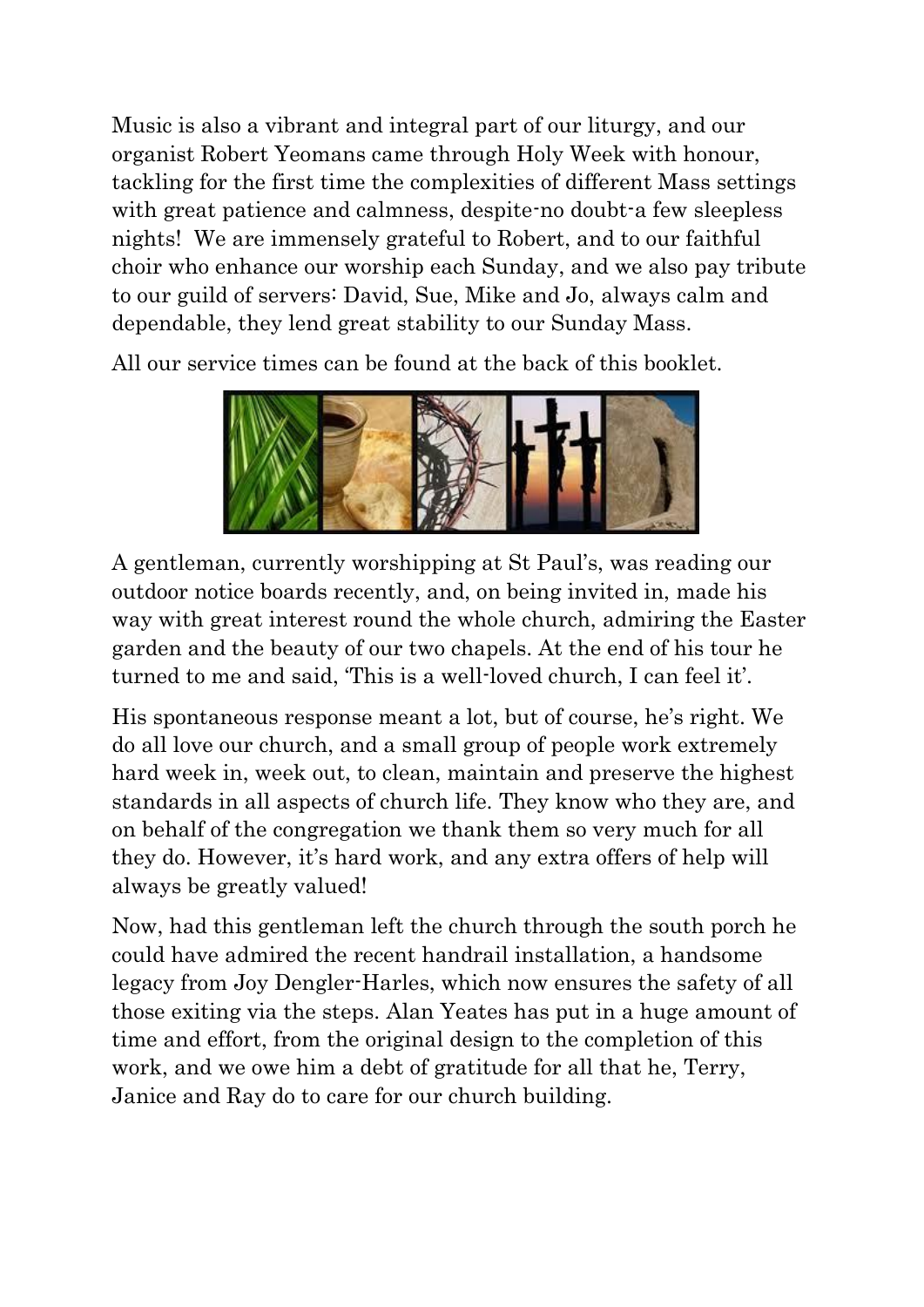Both our halls continue to offer a variety of activities for the community, as well as contributing towards our finances, and it's no surprise how often we hear positive comments on the cleanliness and good maintenance of these buildings, and the efficiency of the office system; all down to the hard graft of those same PCC members. Thank you to all our PCC for their faithful contribution.

With the PCC in mind we will have had our APCM by the time this edition is distributed. This year it takes place a little later than usual, on Sunday 22nd May, and we look forward to forming a united vision of the way forward for All Saints' church.

And of course we shall be marking the Queen's Platinum Jubilee with a service of thanksgiving on Sunday 5th June.

In the meantime, as summer unfolds in glorious colours and birdsong

around us, we pray for the world, for the people of Ukraine in particular, and for each other. And we pray for you, reading this newsletter, that daily you will feel the love of God surrounding you in everything you do. Bless you all.



Jude



## Coffee Church

Every Wednesday at 11am, St Saviour's Hall, Locking Road, Weston super Mare, BS23 3EN. Tel 01934 415379 Everyone welcome. A safe space in which to have a chat, tea and coffee, cake or biscuit, within a Christian context.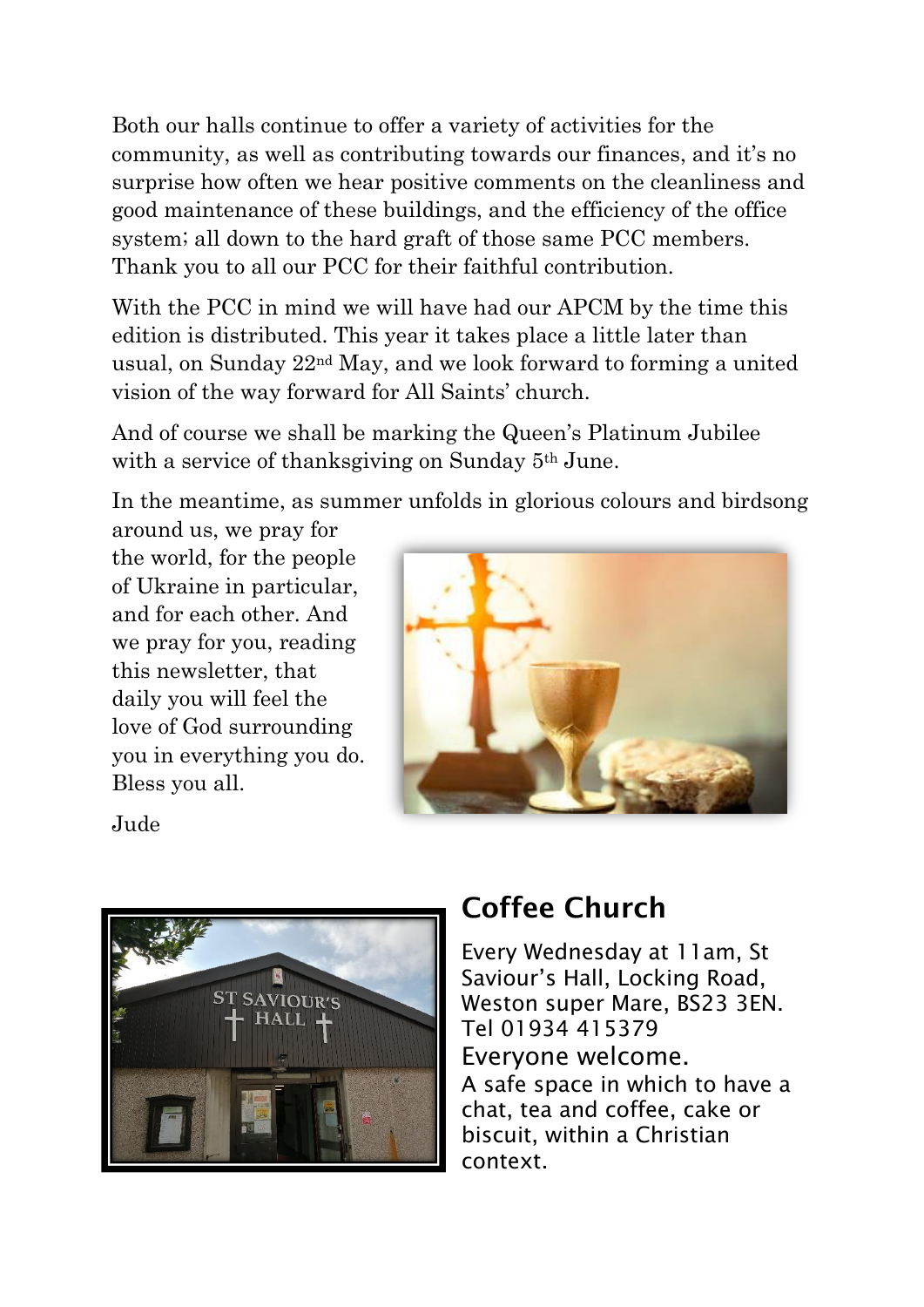Parish Office St Saviour's Hall, Locking Road, BS23 3EN. Tel: 01934 415379 email: [allsaintsandstsaviour@btconnect.com](mailto:allsaintsandstsaviour@btconnect.com) Visit our website: [www.allsaintswsm.org](http://www.allsaintswsm.org/) 

Open 10am-12noon Wednesday to Friday Enquiries for baptisms, banns, weddings, funerals, and the booking of both halls.



Every Tuesday and Thursday morning 10am Mass at All Saints Church.

Every Wednesday morning 11am Coffee Church at St Saviour's Hall.

Every Sunday morning 10.30am Mass at All Saints Church